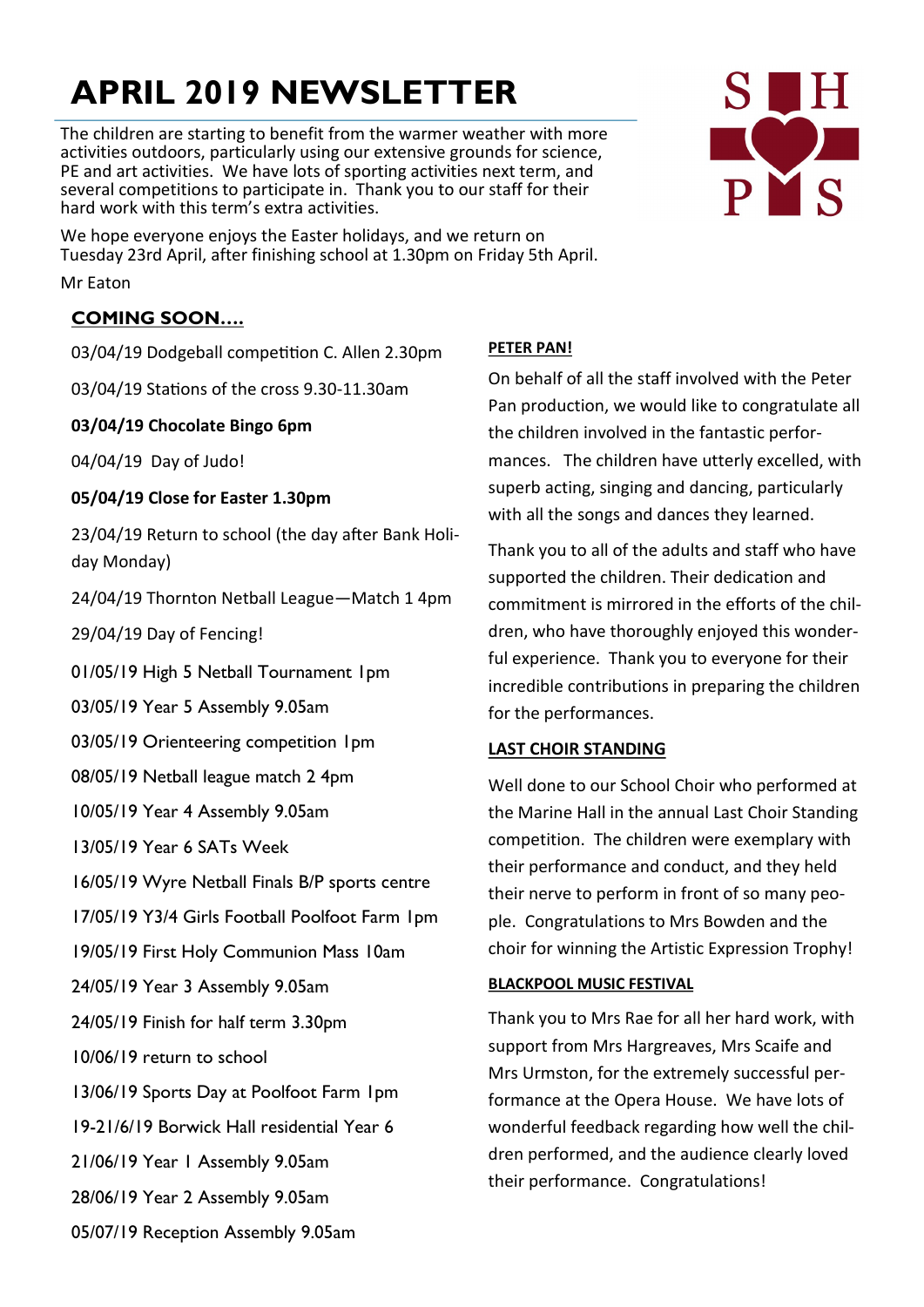### **APRIL 2019 NEWSLETTER**

### **Y3/4 FOOTBALL**

Well done to our children competing in their first football event for the school. They competed well against the other local schools, with some excellent performances– which bodes well for the future!

### **JUDO AND FENCING!**

We have two special days coming up in school, before and after Easter, with a day of Judo and a day of Fencing planned, led by profressional coaches to give the children different experiences of the sports.

### **SPORTING COMPETITIONS**

We are competing in several upcoming tournaments, including Dodgeball, Orienteering, several football matches, girls' football matches, a Hockey competition, the Wyre netball tournament and the Wyre Netball League.

### **WYRE ATHLETICS CHAMPIONS!**

Congratulations to our Sportshall athletics team, who represented Wyre at the Lancashire Sportshall athletics Final. The children finished 12th overall, out of 450 primary schools in Lancashire!

#### **CROSS COUNTRY**

Congratulations to Dominic Birch for running so well at the Schools' Cross Country competition at Stanah, finishing 5th overall.

### **WORK AROUND SCHOOL**

We have recently had some overdue tree surgery on the boundary of our school, and we have several painting projects planned, storage work for the library and laying a new surface on our sports court.

# **PHOTOGRAPHS: We can no longer allow photographs and videos to be taken during any performances, including any concert, assembly, sports day or Nativities.**

Thank you to everyone for their understanding with this issue. This does allow the audience to relax and enjoy the performances more!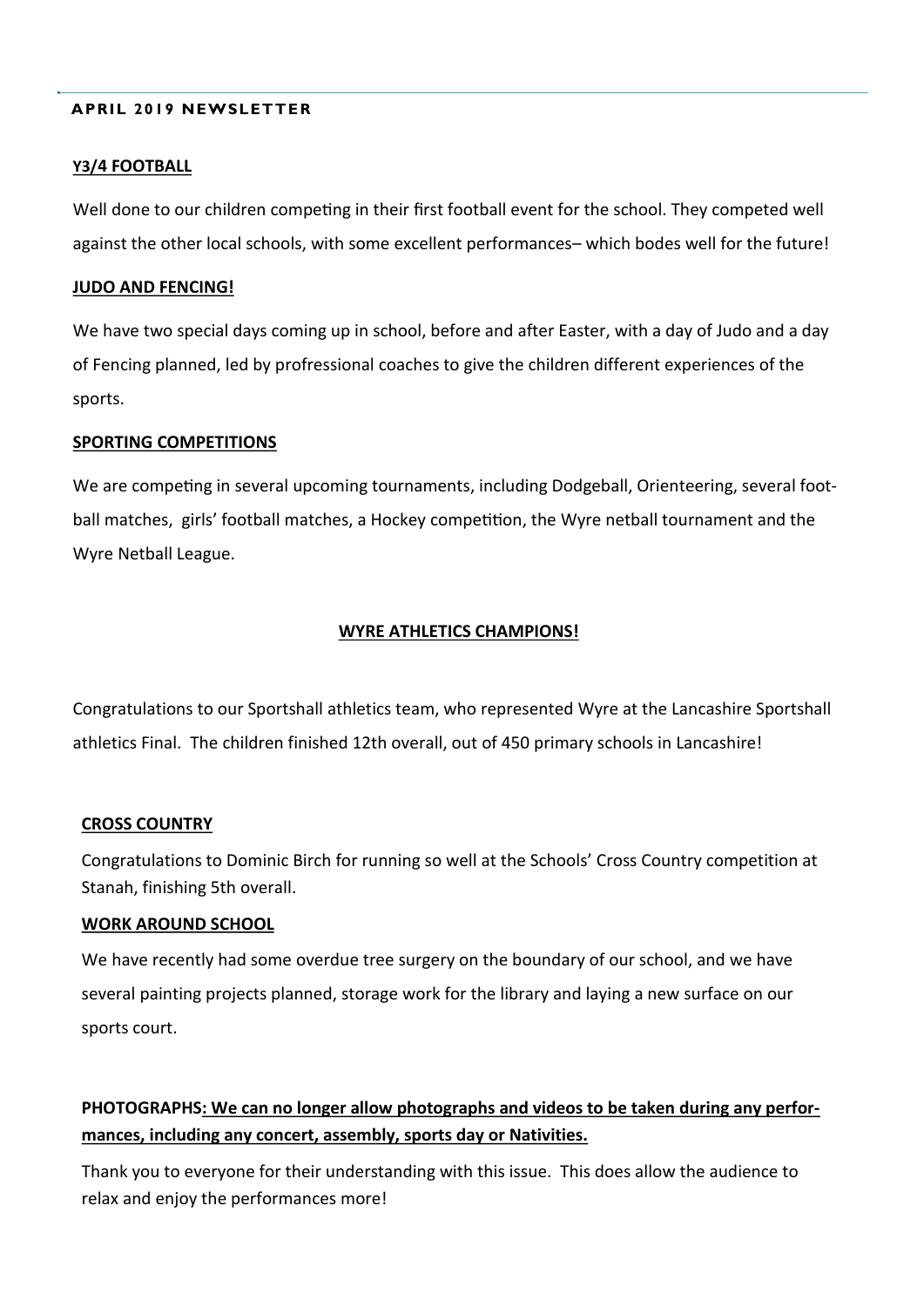# OTHER SCHOOL NEWS

# **BREAKFAST AND AFTER SCHOOL CLUB**

If you need childcare before or after school, please see the school office, or ring Mrs Porter direct on 07538924508. We have extended opening until 6pm. The cost of the morning session is £2.75 and the after school session is £5.50.

The Breakfast Club is open from 7.30am until school time, and children receive food and drinks at both the breakfast and after school clubs. The children also get access to our new TV / Relax room!

# **ABSENCES AND APPOINTMENTS**

In addition to no longer being allowed to authorise holiday absences, we are now expected to see evidence of appointments, if your child requires a medical appointment during school time. Please contact school before 9.30 a.m. if your child is absent, otherwise the absence could be deemed unauthorised.

# **REMINDERS**

Articles of jewellery are not allowed in school, as they could cause injury to the wearer or another person. **Earrings** have been a constant source of argument and injury in the past. The Local Authority bans them for P.E. and swimming. The Governors of this school have ruled that **no jewellery, other than a wrist watch, can be worn in school. Shoes must be worn as standard uniform. Nail varnish is also not be worn by children.**

# **LOST PROPERTY**

Please can all property and clothing belonging to your children have their names written or sewn in.

# **HAIR**

Please use plain hair bands and clips for children's hair, fashion bows or headbands are not part of our school uniform. At Sacred Heart, Mohican hairstyles and shaved patterns into hair are not acceptable.

# **MEDICINES**

Please make sure that the medicines permission form has been completed if your child needs prescribed medicine in school. If you need a form (for prescribed medicines only), please contact the school office or see Mrs. Bowden

# **ADMISSIONS FOR FUTURE YEARS**

If you would like to add your child to the admissions list, please see Mrs Porter or Mrs Bird. If you have a sibling of a child currently at Sacred Heart, it is still worth registering with us. We also hold registers of interest for 2020 and 2021!

### **FRIENDS OF SACRED HEART**

We have several events planned over the next few months, including the Mother's Day event and the Chocolate Bingo on Wednesday 3rd April at 6pm.